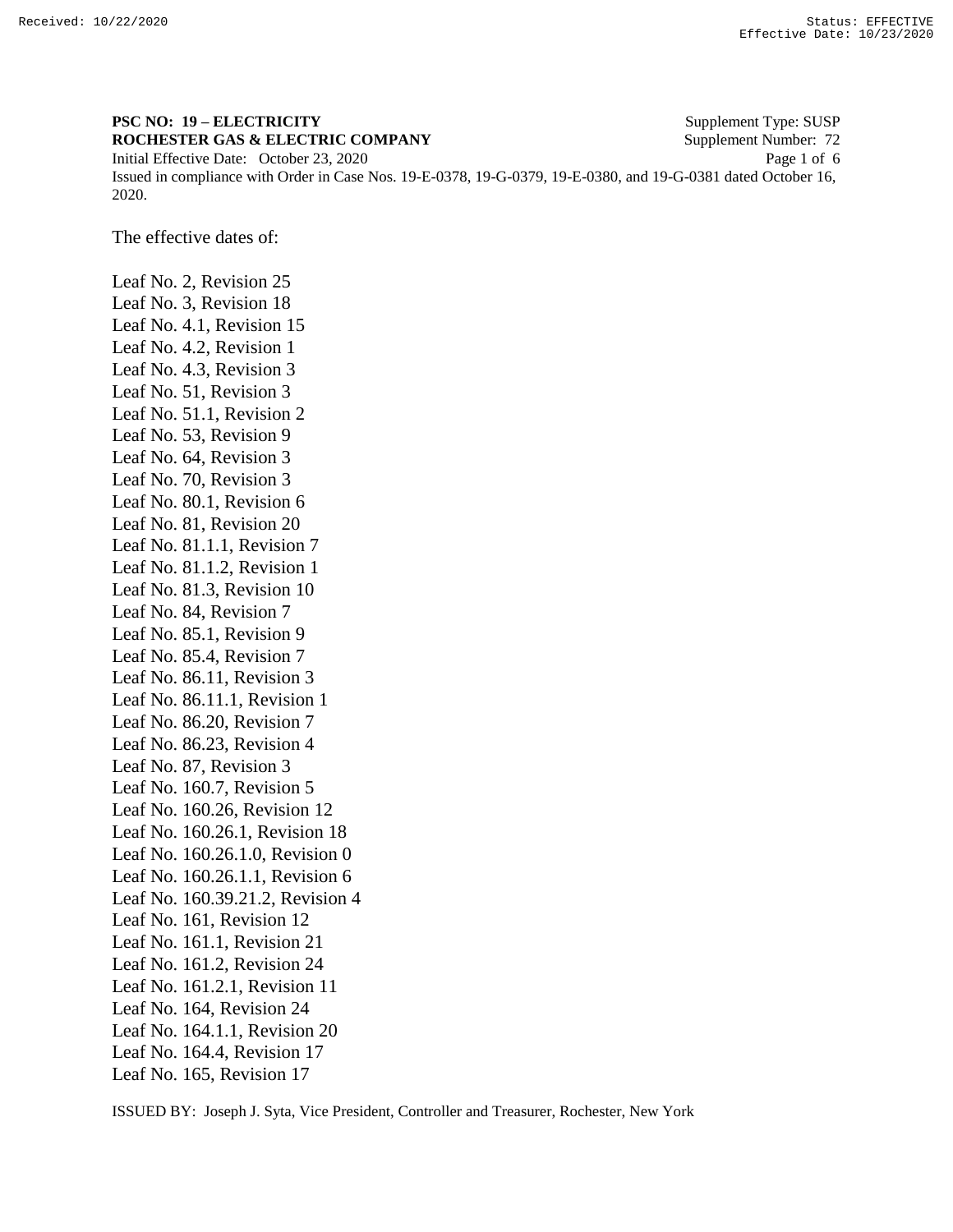**PSC NO: 19 – ELECTRICITY** Supplement Type: SUSP **ROCHESTER GAS & ELECTRIC COMPANY** Supplement Number: 72 Initial Effective Date: October 23, 2020 Page 2 of 6 Issued in compliance with Order in Case Nos. 19-E-0378, 19-G-0379, 19-E-0380, and 19-G-0381 dated October 16, 2020. Leaf No. 166, Revision 23 Leaf No. 166.1.1, Revision 19 Leaf No. 166.4, Revision 14 Leaf No. 167, Revision 9 Leaf No. 169, Revision 17 Leaf No. 169.1, Revision 15 Leaf No. 169.1.1, Revision 11 Leaf No. 169.3, Revision 2 Leaf No. 170, Revision 4 Leaf No. 174, Revision 26 Leaf No. 174.1, Revision 6 Leaf No. 174.3, Revision 22 Leaf No. 176, Revision 20 Leaf No. 180, Revision 3 Leaf No. 181, Revision 3 Leaf No. 183, Revision 6 Leaf No. 187, Revision 20 Leaf No. 187.3, Revision 17 Leaf No. 187.4, Revision 10 Leaf No. 188, Revision 9 Leaf No. 188.1, Revision 2 Leaf No. 189, Revision 16 Leaf No. 190, Revision 24 Leaf No. 190.3, Revision 22 Leaf No. 190.4, Revision 14 Leaf No. 191, Revision 9 Leaf No. 193, Revision 21 Leaf No. 193.1, Revision 21 Leaf No. 193.1.1, Revision 15 Leaf No. 193.2.1, Revision 3 Leaf No. 194, Revision 20 Leaf No. 194.2, Revision 18 Leaf No. 194.4, Revision 10 Leaf No. 195, Revision 13 Leaf No. 195.1, Revision 12 Leaf No. 195.2, Revision 17 Leaf No. 199.1, Revision 13 Leaf No. 199.2, Revision 10 Leaf No. 199.3, Revision 9 Leaf No. 199.4, Revision 4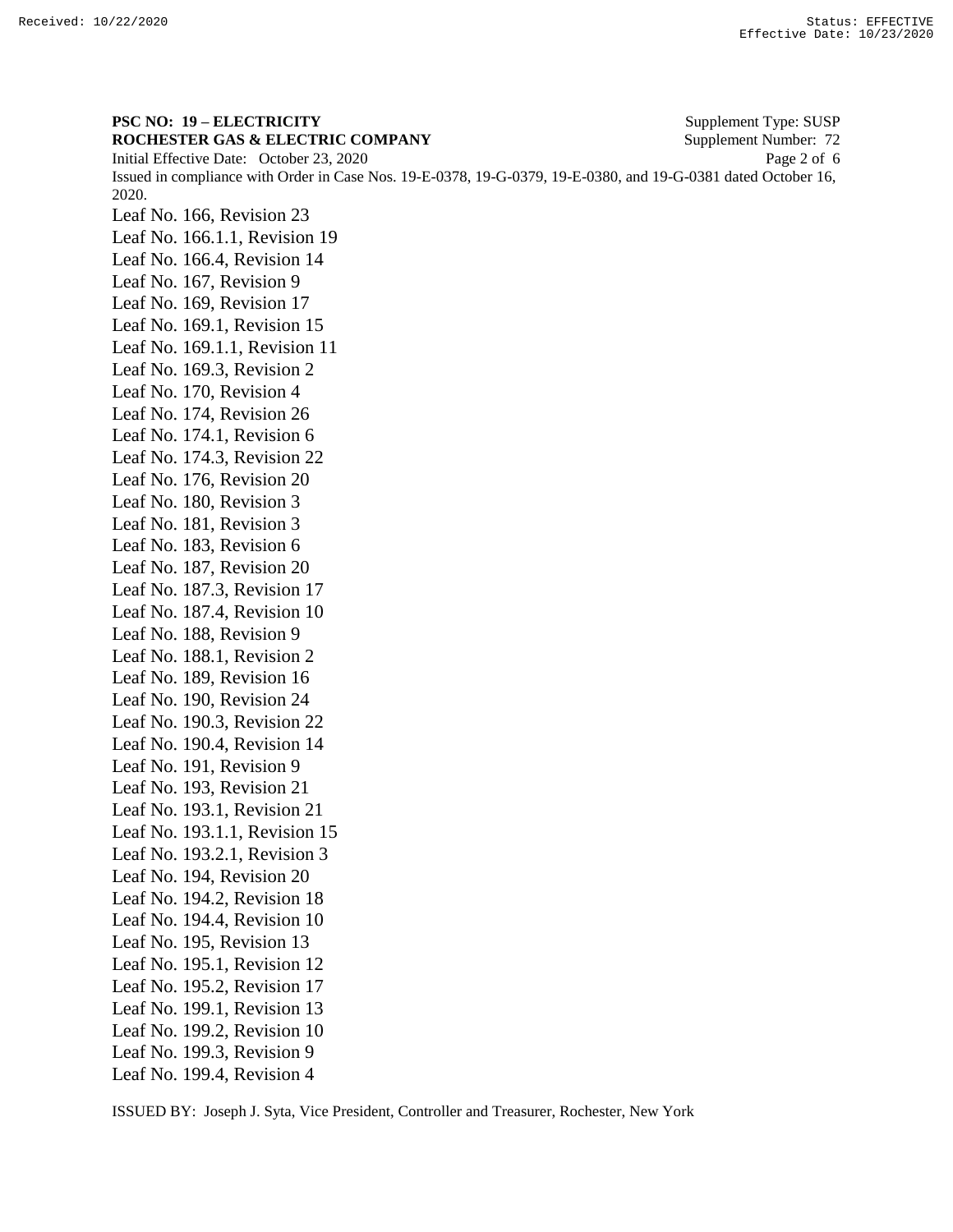**PSC NO: 19 – ELECTRICITY** Supplement Type: SUSP **ROCHESTER GAS & ELECTRIC COMPANY** Supplement Number: 72 Initial Effective Date: October 23, 2020 Page 3 of 6 Issued in compliance with Order in Case Nos. 19-E-0378, 19-G-0379, 19-E-0380, and 19-G-0381 dated October 16, 2020. Leaf No. 200.2, Revision 6 Leaf No. 201, Revision 3 Leaf No. 210, Revision 23 Leaf No. 210.2, Revision 22 Leaf No. 210.5, Revision 13 Leaf No. 211, Revision 7 Leaf No. 213.1, Revision 16 Leaf No. 213.1.1, Revision 11 Leaf No. 214.1.1, Revision 3 Leaf No. 218, Revision 20 Leaf No. 219, Revision 4 Leaf No. 222.2, Revision 4 Leaf No. 225, Revision 5 Leaf No. 226, Revision 4 Leaf No. 242, Revision 16 Leaf No. 242.1, Revision 4 Leaf No. 242.2, Revision 4 Leaf No. 243.1, Revision 10 Leaf No. 244, Revision 11 Leaf No. 246, Revision 6 Leaf No. 246.1 Revision 10 Leaf No. 246.2, Revision 12 Leaf No. 246.3, Revision 10

Leaf No. 251, Revision 3

are hereby further suspended to and including November 30, 2020. Pending restoration, reissue, or cancellation, the rates, rules and regulations in

Leaf No. 2, Revision 26 Leaf No. 3, Revision 17 Leaf No. 4.1, Revision 14 Leaf No. 4.2, Revision 0 Leaf No. 4.3, Revision 4 Leaf No. 51, Revision 2 Leaf No. 51.1, Revision 1 Leaf No. 53, Revision 8 Leaf No. 64, Revision 2 Leaf No. 70, Revision 2 Leaf No. 80.1, Revision 5 Leaf No. 81, Revision 21 Leaf No. 81.1.1, Revision 6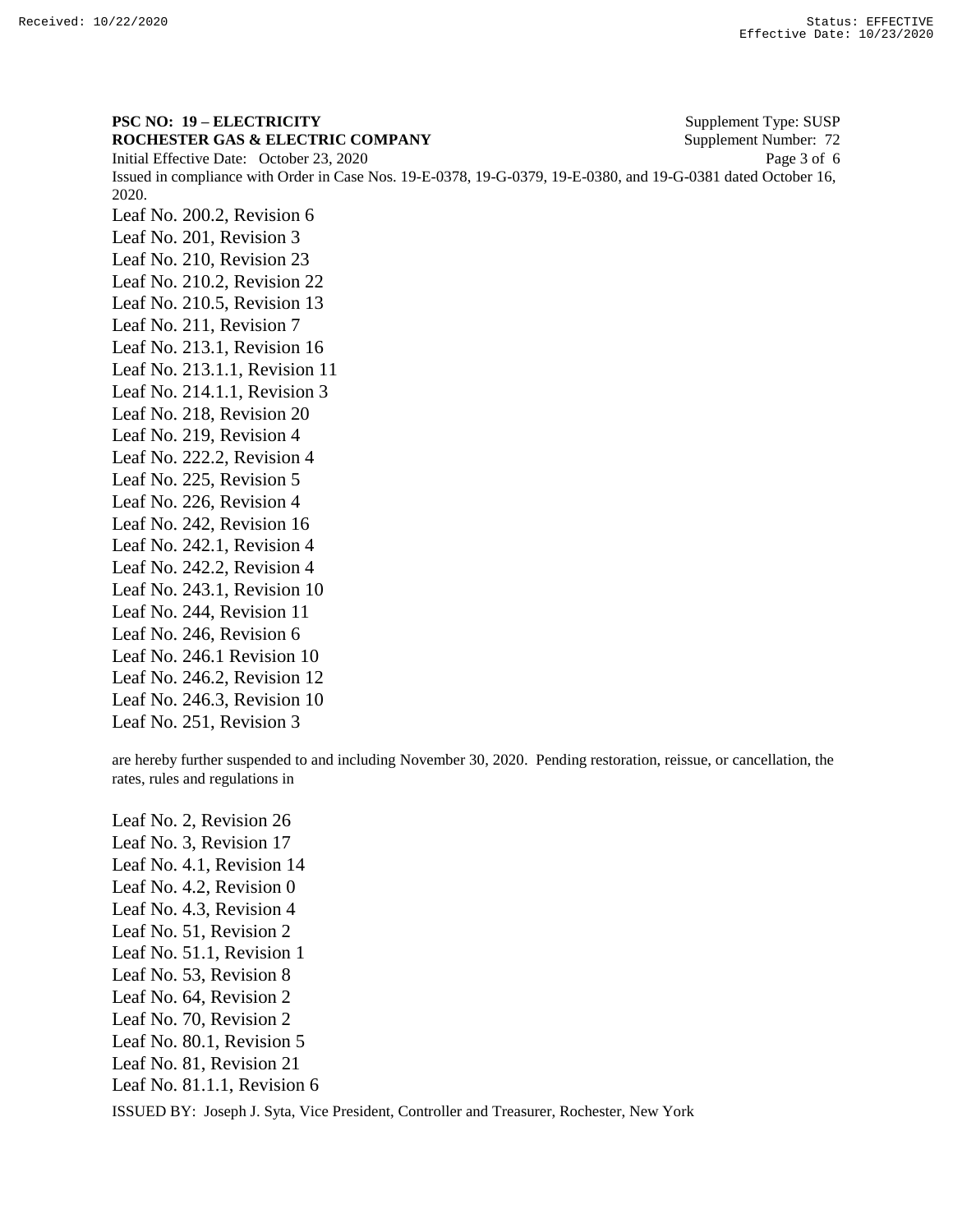**PSC NO: 19 – ELECTRICITY** Supplement Type: SUSP **ROCHESTER GAS & ELECTRIC COMPANY** Supplement Number: 72 Initial Effective Date: October 23, 2020 Page 4 of 6 Issued in compliance with Order in Case Nos. 19-E-0378, 19-G-0379, 19-E-0380, and 19-G-0381 dated October 16, 2020. Leaf No. 81.1.2, Revision 0 Leaf No. 81.3, Revision 9 Leaf No. 84, Revision 6 Leaf No. 85.1, Revision 8 Leaf No. 85.4, Revision 8 Leaf No. 86.11, Revision 4 Leaf No. 86.11.1, Revision 0 Leaf No. 86.20, Revision 8 Leaf No. 86.23, Revision 3 Leaf No. 87, Revision 2 Leaf No. 160.7, Revision 4 Leaf No. 160.26, Revision 11 Leaf No. 160.26.1, Revision 17 Leaf No. 160.26.1.1, Revision 5 Leaf No. 160.39.21.2, Revision 6 Leaf No. 161, Revision 11 Leaf No. 161.1, Revision 20 Leaf No. 161.2, Revision 23 Leaf No. 161.2.1, Revision 10 Leaf No. 164, Revision 23 Leaf No. 164.1.1, Revision 19 Leaf No. 164.4, Revision 16 Leaf No. 165, Revision 16 Leaf No. 166, Revision 22 Leaf No. 166.1.1, Revision 18 Leaf No. 166.4, Revision 13 Leaf No. 167, Revision 8 Leaf No. 169, Revision 16 Leaf No. 169.1, Revision 14 Leaf No. 169.1.1, Revision 12 Leaf No. 169.3, Revision 1 Leaf No. 170, Revision 3 Leaf No. 174, Revision 25 Leaf No. 174.1, Revision 5 Leaf No. 174.3, Revision 21 Leaf No. 176, Revision 19 Leaf No. 180, Revision 2 Leaf No. 181, Revision 4 Leaf No. 183, Revision 5 Leaf No. 187, Revision 19

ISSUED BY: Joseph J. Syta, Vice President, Controller and Treasurer, Rochester, New York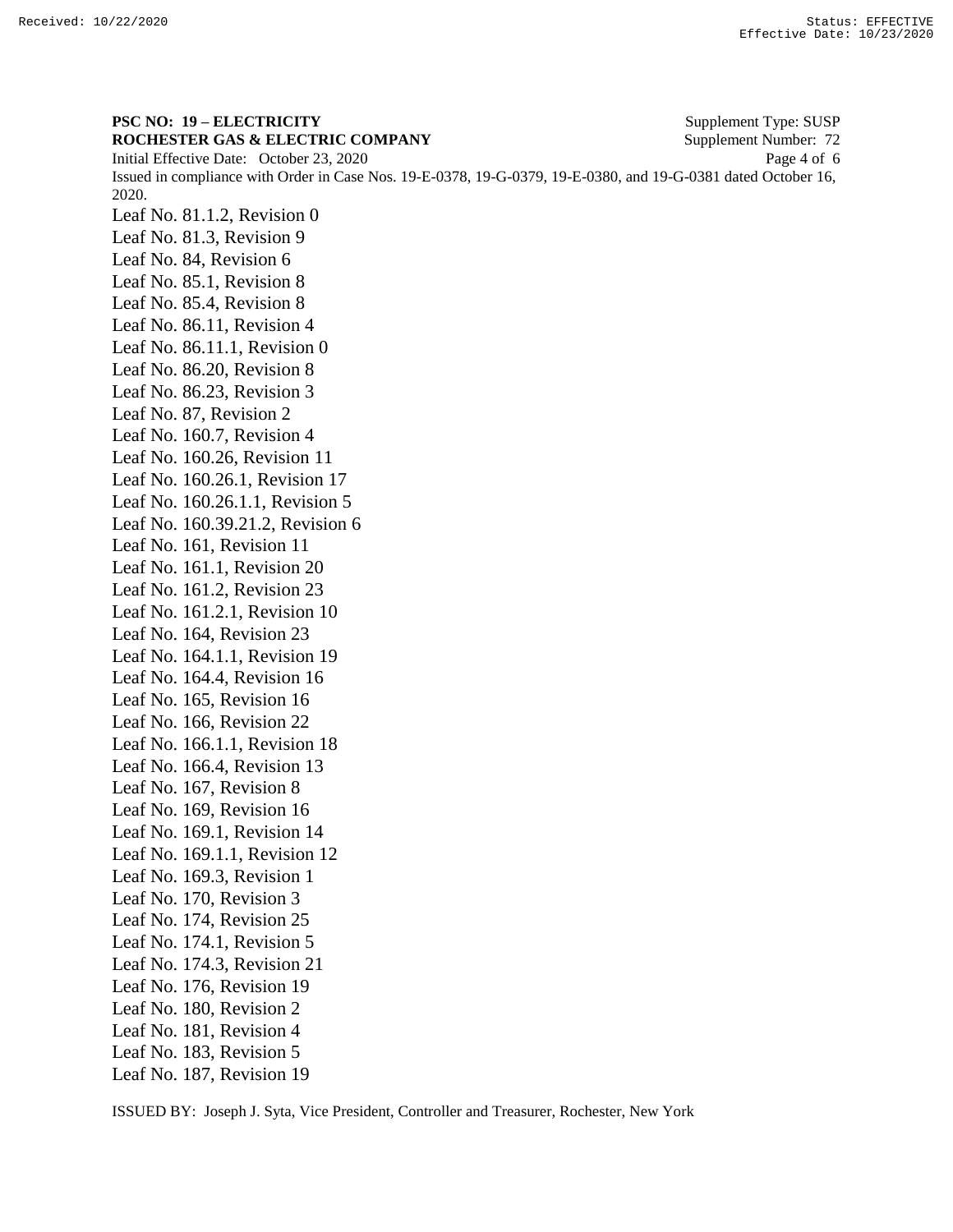**PSC NO: 19 – ELECTRICITY** Supplement Type: SUSP **ROCHESTER GAS & ELECTRIC COMPANY** Supplement Number: 72 Initial Effective Date: October 23, 2020 Page 5 of 6 Issued in compliance with Order in Case Nos. 19-E-0378, 19-G-0379, 19-E-0380, and 19-G-0381 dated October 16, 2020. Leaf No. 187.3, Revision 16 Leaf No. 187.4, Revision 9 Leaf No. 188, Revision 8 Leaf No. 188.1, Revision 1 Leaf No. 189, Revision 15 Leaf No. 190, Revision 23 Leaf No. 190.3, Revision 21 Leaf No. 190.4, Revision 13 Leaf No. 191, Revision 8 Leaf No. 193, Revision 20 Leaf No. 193.1, Revision 20 Leaf No. 193.1.1, Revision 16 Leaf No. 193.2.1, Revision 2 Leaf No. 194, Revision 19 Leaf No. 194.2, Revision 17 Leaf No. 194.4, Revision 9 Leaf No. 195, Revision 12 Leaf No. 195.1, Revision 11 Leaf No. 195.2, Revision 16 Leaf No. 199.1, Revision 12 Leaf No. 199.2, Revision 9 Leaf No. 199.3, Revision 8 Leaf No. 199.4, Revision 3 Leaf No. 200.2, Revision 5 Leaf No. 201, Revision 2 Leaf No. 210, Revision 22 Leaf No. 210.2, Revision 21 Leaf No. 210.5, Revision 12 Leaf No. 211, Revision 6 Leaf No. 213.1, Revision 15 Leaf No. 213.1.1, Revision 10 Leaf No. 214.1.1, Revision 2 Leaf No. 218, Revision 19 Leaf No. 219, Revision 3 Leaf No. 222.2, Revision 3 Leaf No. 225, Revision 4 Leaf No. 226, Revision 3 Leaf No. 242, Revision 15 Leaf No. 242.1, Revision 3 Leaf No. 242.2, Revision 3